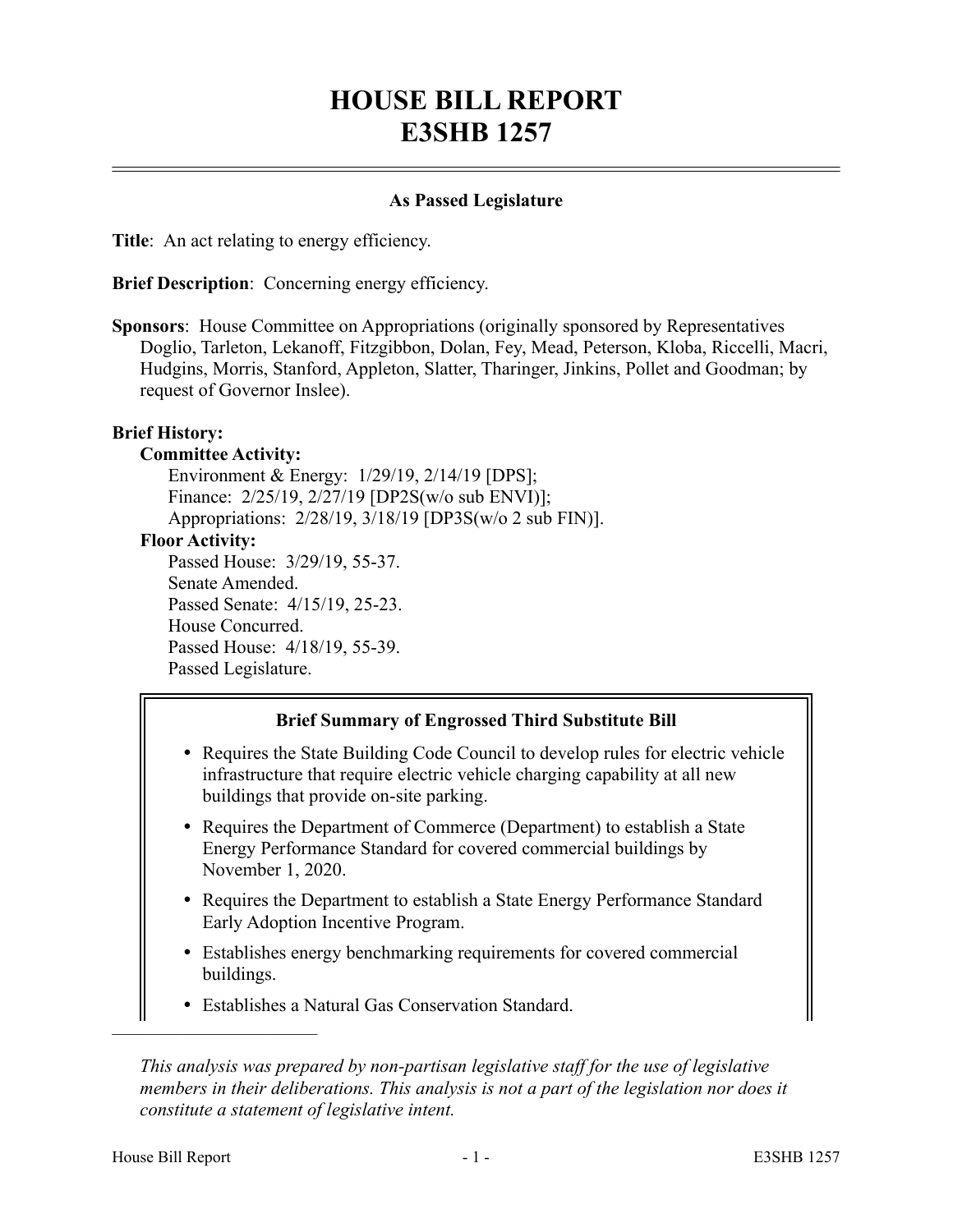- Authorizes a gas company to propose a renewable natural gas program.
- Requires each gas company to offer by tariff a voluntary renewable natural gas service available to all customers.
- Establishes a societal cost of greenhouse gas emissions for the purposes of the Natural Gas Conservation Standard.

#### **HOUSE COMMITTEE ON ENVIRONMENT & ENERGY**

**Majority Report**: The substitute bill be substituted therefor and the substitute bill do pass. Signed by 7 members: Representatives Fitzgibbon, Chair; Lekanoff, Vice Chair; Doglio, Fey, Mead, Peterson and Shewmake.

**Minority Report**: Do not pass. Signed by 3 members: Representatives Shea, Ranking Minority Member; Dye, Assistant Ranking Minority Member; Boehnke.

**Minority Report**: Without recommendation. Signed by 1 member: Representative DeBolt.

**Staff**: Nikkole Hughes (786-7156).

#### **HOUSE COMMITTEE ON FINANCE**

**Majority Report**: The second substitute bill be substituted therefor and the second substitute bill do pass and do not pass the substitute bill by Committee on Environment  $\&$ Energy. Signed by 8 members: Representatives Tarleton, Chair; Walen, Vice Chair; Chapman, Frame, Macri, Morris, Orwall and Wylie.

**Minority Report**: Do not pass. Signed by 4 members: Representatives Orcutt, Ranking Minority Member; Young, Assistant Ranking Minority Member; Stokesbary and Vick.

**Minority Report**: Without recommendation. Signed by 1 member: Representative Springer.

**Staff**: Tracey O'Brien (786-7152).

# **HOUSE COMMITTEE ON APPROPRIATIONS**

**Majority Report**: The third substitute bill be substituted therefor and the third substitute bill do pass and do not pass the second substitute bill by Committee on Finance. Signed by 17 members: Representatives Ormsby, Chair; Bergquist, 2nd Vice Chair; Robinson, 1st Vice Chair; Cody, Fitzgibbon, Hansen, Hudgins, Jinkins, Macri, Pettigrew, Ryu, Senn, Springer, Stanford, Sullivan, Tarleton and Tharinger.

**Minority Report**: Do not pass. Signed by 13 members: Representatives Stokesbary, Ranking Minority Member; MacEwen, Assistant Ranking Minority Member; Rude, Assistant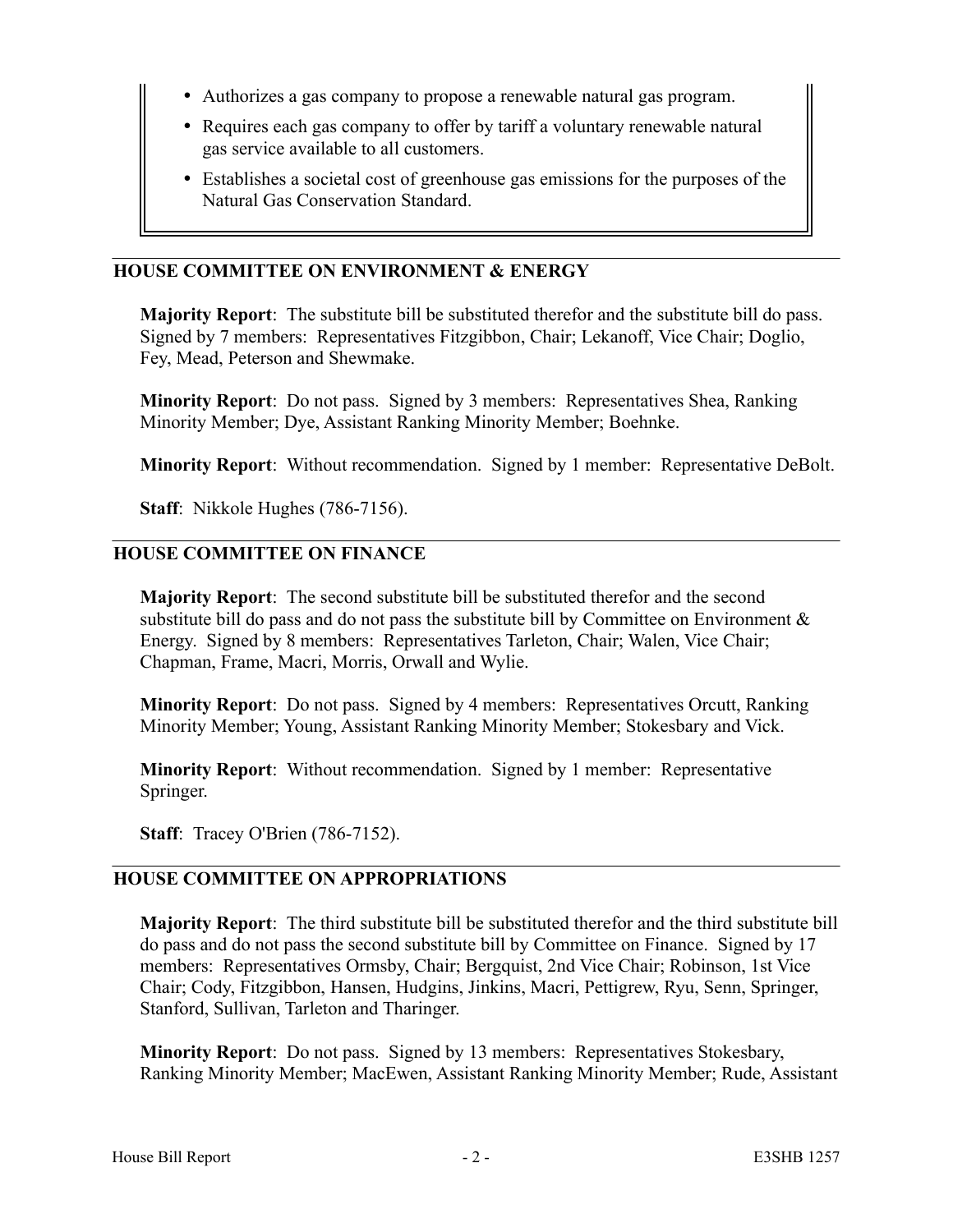Ranking Minority Member; Caldier, Chandler, Dye, Hoff, Kraft, Mosbrucker, Schmick, Steele, Sutherland and Ybarra.

**Minority Report**: Without recommendation. Signed by 1 member: Representative Volz.

**Staff**: Meghan Morris (786-7119).

# **Background**:

# State Energy Code.

The State Energy Code (Code) is part of the State Building Code, which sets the minimum construction requirements for buildings in the state. The Code provides a maximum and minimum level of energy efficiency for residential buildings and the minimum level of energy efficiency for nonresidential buildings. The State Building Code Council (Council) maintains the Code. Unless otherwise amended by rule, the Code must reflect the 2006 edition.

The Council reviews, updates, and adopts model state building codes every three years. The Code must be designed to:

- construct increasingly energy efficient homes and buildings that help achieve the broader goal of building zero fossil-fuel greenhouse gas (GHG) emission homes and buildings by the year 2031;
- require new buildings to meet a certain level of energy efficiency, but allow flexibility in building design, construction, and heating equipment efficiencies within that framework; and
- allow space heating equipment efficiency to offset or substitute for building envelope thermal performance.

The Council must adopt state energy codes that require buildings constructed from 2013 through 2031 to move incrementally toward a 70 percent reduction in energy use by 2031. The Code must consider regional climatic conditions. The Council may amend the Code by rule if the amendments increase energy efficiency in the affected buildings.

# Building Requirements for Electric Vehicle Infrastructure.

The Council must adopt rules for electric vehicle infrastructure requirements. Rules adopted by the Council must consider applicable national and international standards.

# Energy Benchmarking Requirements.

An electric or gas utility that serves more than 25,000 customers in the state must maintain records of the energy consumption data of all nonresidential and certain public agency buildings to which the utility provides service. This data must be maintained in a format that is compatible with the United States Environmental Protection Agency's Energy Star Portfolio Manager, which is an Internet-based program that allows users to track their energy consumption data and to benchmark the energy use of their buildings against comparable buildings.

# Department of Commerce.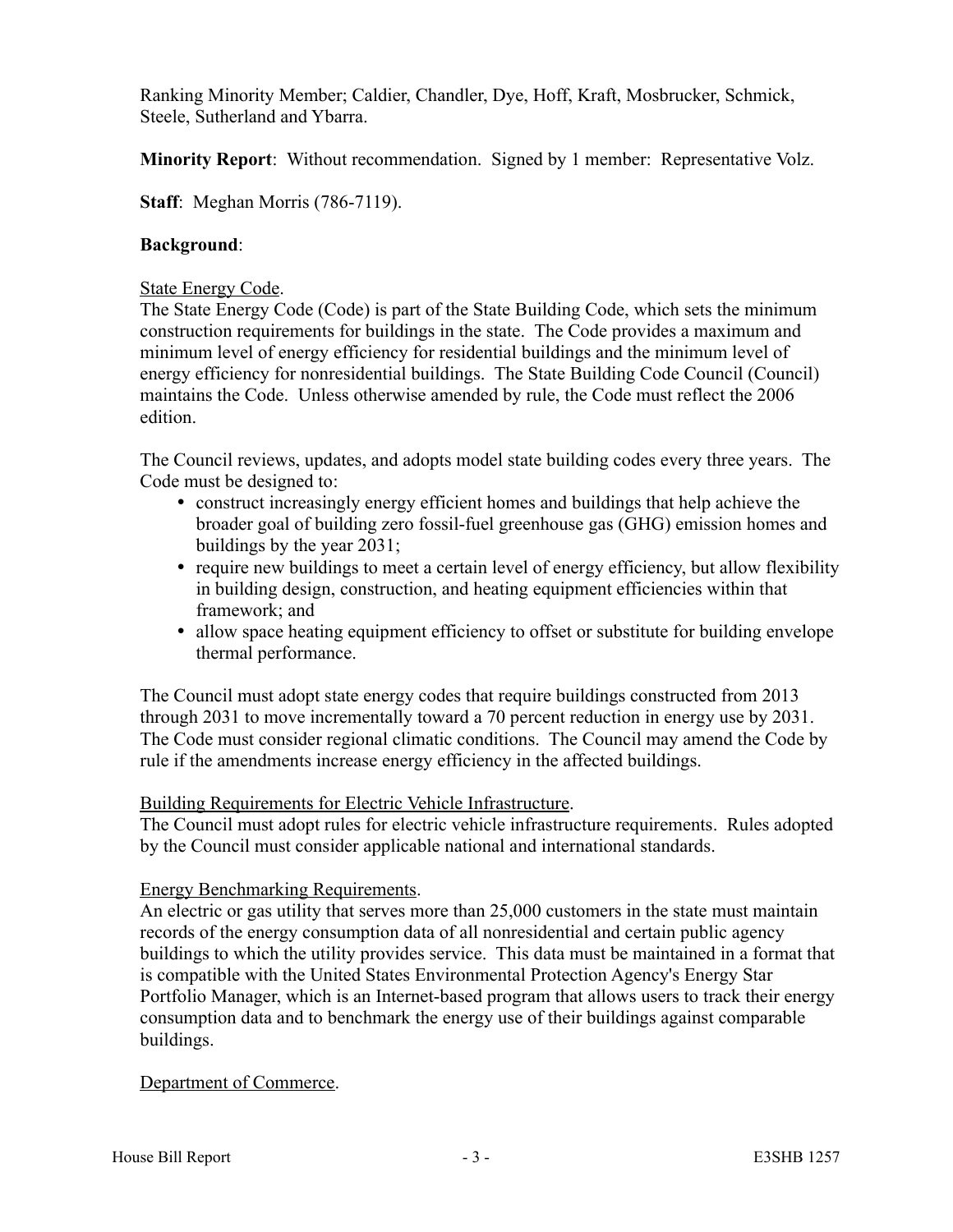The Department of Commerce must develop and implement a strategic plan for enhancing energy efficiency in and reducing GHG emissions from homes, buildings, districts, and neighborhoods. The strategic plan must be used to help direct the Code in achieving the goal of building zero fossil-fuel GHG emission homes and buildings by the year 2031. The strategic plan must identify barriers to achieving net zero energy use in homes and buildings and identify how to overcome these barriers in future Code updates and through complementary policies.

#### Utilities and Transportation Commission.

The Utilities and Transportation Commission (UTC) regulates the rates, services, and practices of investor-owned utilities and transportation companies, including electrical companies, natural gas companies, and telecommunications companies. The UTC is required to ensure that rates charged by these companies are "fair, just, reasonable, and sufficient."

#### **Summary of Engrossed Third Substitute Bill**:

## Building Requirements for Electric Vehicle Infrastructure.

The State Building Code Council (Council) must develop rules for electric vehicle infrastructure that require electric vehicle charging capability at all new buildings that provide on-site parking. Where parking is provided, the greater of one parking space or 10 percent of parking spaces, rounded to the next whole number, must be provided with wiring or raceway size to accommodate 208/240 V 40-amp or equivalent electric vehicle charging. Electrical rooms serving buildings with on-site parking must be sized to accommodate the potential for electrical equipment and distribution required to serve a minimum of 20 percent of the total parking spaces with 208/240 V 40-amp or equivalent electric vehicle charging. Load management infrastructure may be used to adjust the size and capacity of the required building electric service equipment and circuits on the customer facilities, as well as electric utility owned infrastructure, as allowed by applicable local and national electrical code. For accessible parking spaces, the greater of one parking space or 10 percent of accessible parking spaces, rounded to the next whole number, must be provided with electric vehicle charging infrastructure that may also serve adjacent parking spaces not designated as accessible parking.

For occupancies classified as assembly, education, or mercantile, the requirements for electric vehicle charging capability apply only to employee parking spaces. The requirements do not apply to occupancies classified as residential R-3, utility, or miscellaneous.

Rules regarding electric vehicle infrastructure must be implemented by July 1, 2021.

# State Energy Performance Standard.

By November 1, 2020, the Department of Commerce (Department) must establish by rule a State Energy Performance Standard (Standard) for covered commercial buildings. "Covered commercial building" means a building where the sum of nonresidential, hotel, motel, and dormitory floor areas exceeds 50,000 gross square feet, excluding the parking garage area. The Department must provide the owners of covered buildings with notification of compliance requirements no later than July 1, 2021.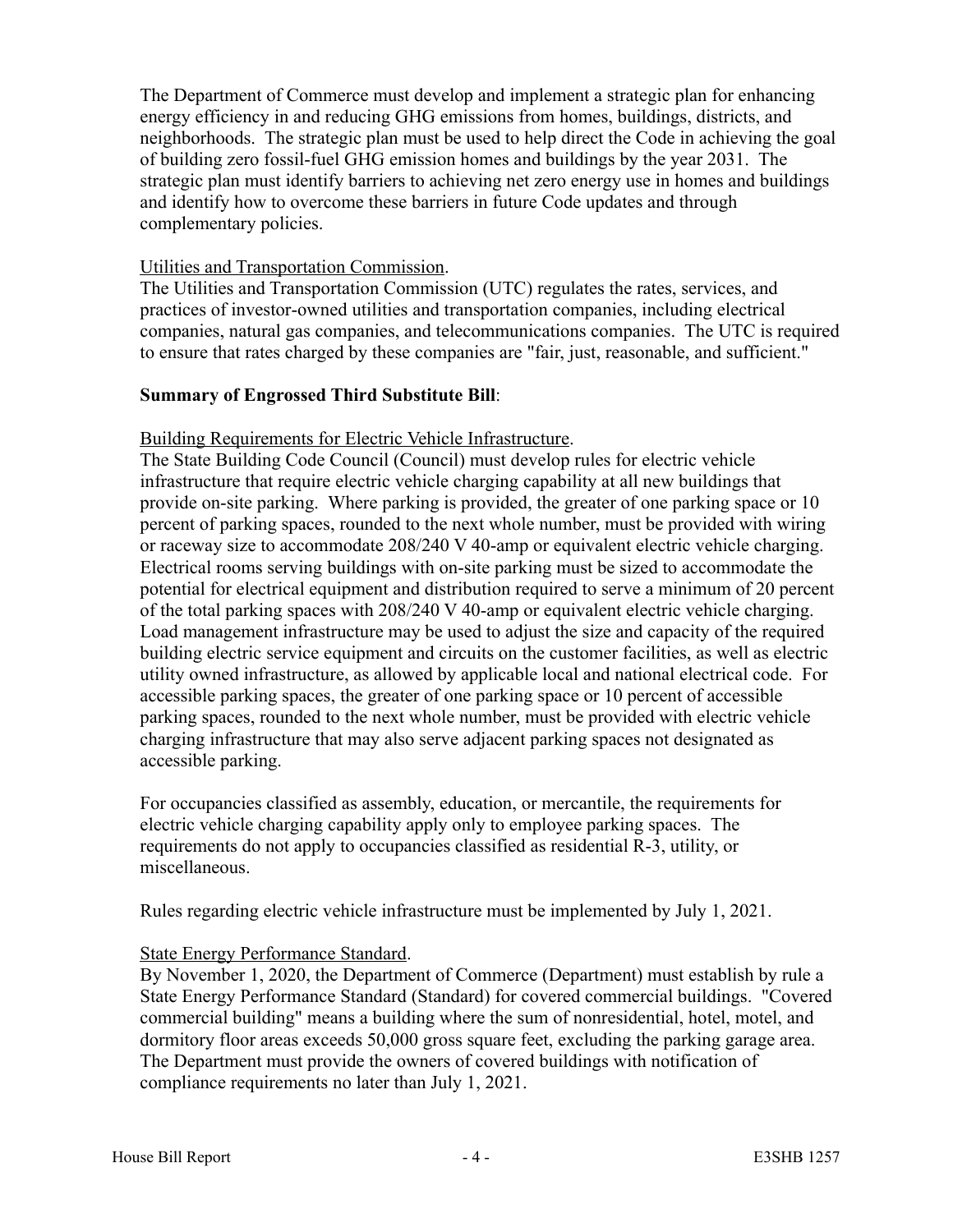In developing the Standard, the Department must seek to maximize reductions in greenhouse gas (GHG) emissions from the building sector. The Standard must include energy use intensity targets by building type and methods of conditional compliance that include an energy management plan, operations and maintenance program, energy efficiency audits, and investments in energy efficiency measures designed to meet the targets. The Department must update the Standard by July 1, 2029, and every five years thereafter. Prior to the adoption or update of the Standard, the Department must identify the sources of information it relied upon, including peer-reviewed science.

A building owner of a covered commercial building must meet the following compliance schedule:

- June 1, 2026, for a building with more than 220,000 gross square feet;
- June 1, 2027, for a building with more than 90,000 gross square feet but less than 220,001 gross square feet; and
- June 1, 2028, for a building with more than 50,000 gross square feet but less than 90,001 gross square feet.

A covered commercial building is exempt from the Standard if it meets at least one of several listed criteria, including:

- the building did not have a certificate of occupancy or temporary certificate of occupancy for all 12 months of the calendar year prior to the building owner compliance schedule;
- the building is an agricultural structure; or
- the primary use of the building is manufacturing or other industrial purposes.

The Department may impose an administrative penalty upon a building owner for failing to submit documentation demonstrating compliance with the requirements of the Standard. The penalty may not exceed \$5,000 plus an amount based on the duration of any continuing violation. The additional amount for a continuing violation may not exceed a daily amount equal to \$1 per year per gross square foot of floor area. The Department may by rule adjust the maximum penalty rates for inflation.

When requested to do so by the building owner or the building owner's agent, the Department must reply and cite the section of law, code, or standard in a notice of violation for noncompliance with the requirements of the Standard.

By January 15, 2022, and each year thereafter through 2029, the Department must submit a report to the Governor and the appropriate committees of the Legislature on the implementation of the Standard.

State Energy Performance Standard Early Adoption Incentive Program. The Department must establish a State Energy Performance Standard Early Adoption Incentive Program (Incentive Program).

An eligible building owner may submit an application to the Department for an incentive payment in a form and manner prescribed by the Department. The application must be submitted in accordance with the following schedule: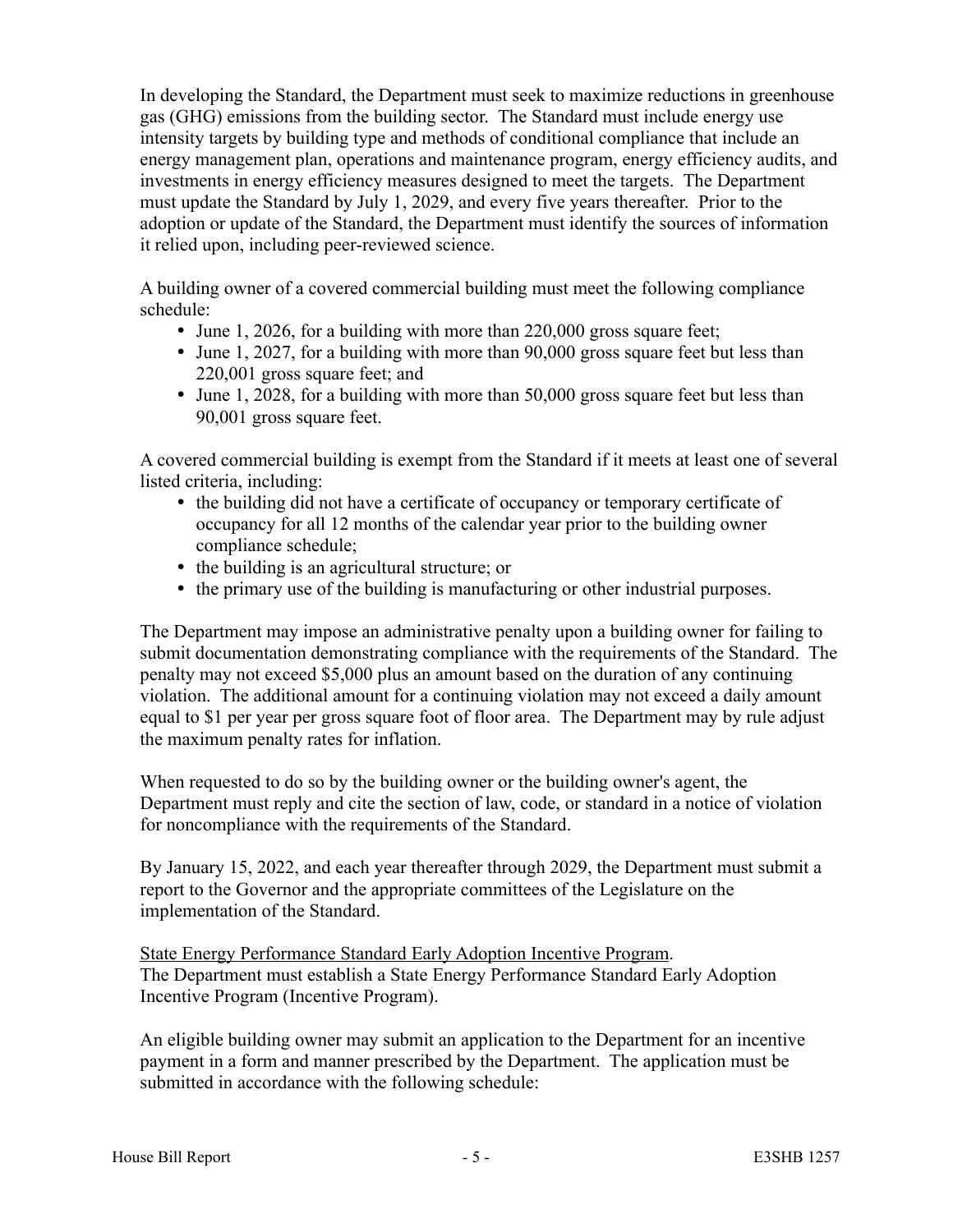- beginning July 1, 2021, through June 1, 2025, for a building with more than 220,000 gross square feet;
- beginning July 1, 2021, through June 1, 2026, for a building with more than 90,000 gross square feet but less than 220,001 gross square feet; and
- beginning July 1, 2021, through June 1, 2027, for a building with more than 50,000 gross square feet but less than 90,001 gross square feet.

An eligible building owner that demonstrates early compliance with the applicable energy use intensity target under the Standard may receive a base incentive payment of \$0.85 per square foot of floor area, excluding parking, unconditioned, or semi-conditioned spaces.

The Department may not issue a certification for an incentive application to an eligible building owner if doing so is likely to result in total incentive payments in excess of \$75 million.

Each qualifying utility must administer incentive payments for the Incentive Program. Any thermal energy company, electric utility, or gas company not otherwise required to administer incentive payments may voluntarily participate by providing notice to the Department in a form and manner prescribed by the Department.

Upon receiving notification from the Department that a building owner has qualified for an incentive payment, each entity that administers incentive payments must make incentive payments to its customers who are eligible building owners of covered commercial buildings or multifamily residential buildings who qualify for the Incentive Program. When a building is served by more than one entity administering incentive payments, incentive payments must be proportional to the energy use intensity reduction of the participating entities' fuel.

A light and power business or a gas distribution business that participates in the Incentive Program is allowed a credit against its public utility tax (PUT) obligation in an amount equal to:

- incentive payments made in any calendar year in accordance with the Incentive Program; and
- documented administrative costs not to exceed 5 percent of the incentive payments.

The PUT credit expires June 30, 2032.

If a review by the Joint Legislative Audit and Review Committee finds that measurable energy savings has increased in covered commercial buildings for which building owners are receiving an incentive payment from a qualifying utility, then the Legislature intends to extend the expiration date of the PUT credit.

# Energy Benchmarking Requirements.

An electric or gas utility that is not a qualifying utility must either offer the upload service to the United States Environmental Protection Agency's Energy Star Portfolio Manager (Portfolio Manager) or provide customers who are building owners of covered commercial buildings with consumption data in an electronic document formatted for direct upload to the Portfolio Manager. Within 60 days of receiving a written or electronic request and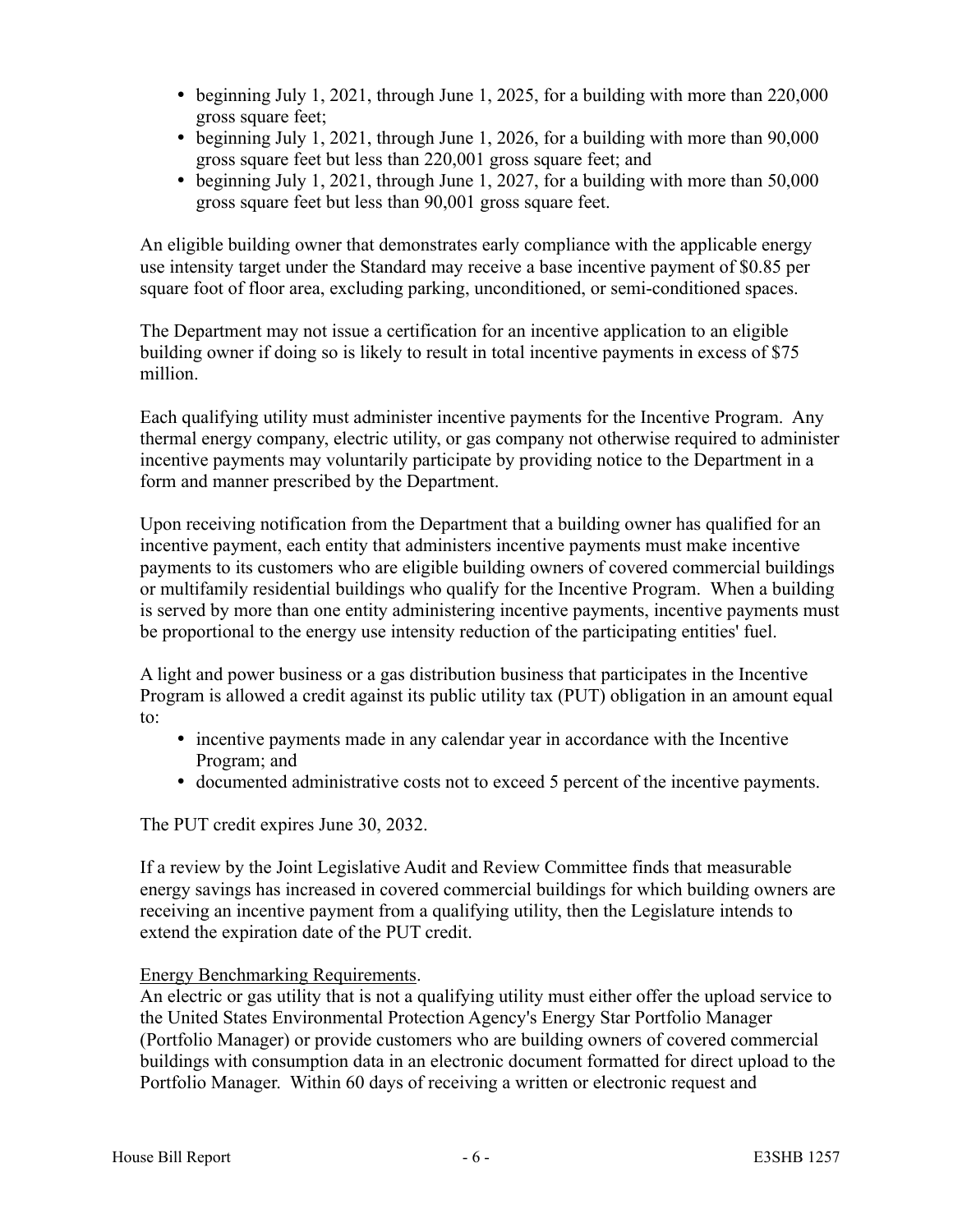authorization of a building owner, the utility must provide the building owner with monthly energy consumption data as required to benchmark the specified building.

For any covered commercial building with three or more tenants, an electric or gas utility that is not a qualifying utility must, upon request of the building owner, provide the building owner with aggregated monthly energy consumption data without requiring prior consent from tenants.

Electric and gas utilities must ensure that all data provided in compliance with energy benchmarking requirements does not contain personally identifiable information or customer-specific billing information about tenants of a covered commercial building.

## Natural Gas Conservation Standard and Renewable Natural Gas Programs.

Each gas company must identify and acquire all conservation measures that are available and cost-effective. Each company must establish an acquisition target every two years and must demonstrate that the target will result in the acquisition of all resources identified as available and cost-effective. The cost-effectiveness analysis must include the societal costs of GHG emissions. The targets must be based on a conservation potential assessment prepared by an independent third party and approved by the Utilities and Transportation Commission (UTC). Conservation targets must be approved by order of the UTC. The initial conservation target must take effect by 2022.

A gas company may propose a renewable natural gas program under which the company would supply renewable natural gas for a portion of the natural gas sold or delivered to its retail customers. The renewable natural gas program is subject to review and approval by the UTC. The customer charge for a renewable natural gas program may not exceed 5 percent of the amount charged to retail customers for natural gas. The environmental attributes of renewable natural gas must be retired using procedures established by the UTC and may not be used for any other purpose. The UTC must approve procedures for banking and transfer of environmental attributes.

Each gas company must offer by tariff a voluntary renewable natural gas service available to all customers to replace any portion of the natural gas that would otherwise be provided by the gas company. The tariff may provide reasonable limits on participation based on the availability of renewable natural gas and may use environmental attributes of renewable natural gas combined with natural gas. The voluntary renewable natural gas service must include delivery to, or the retirement on behalf of, the customer of an environmental attributes associated with the renewable natural gas.

"Renewable natural gas" means a gas consisting largely of methane and other hydrocarbons derived from the decomposition of organic material in landfills, wastewater treatment facilities, and anaerobic digesters.

# Societal Costs of Greenhouse Gas Emissions.

For the Natural Gas Conservation Standard, the cost of GHG emissions resulting from the use of natural gas, including the effect of emissions occurring in the gathering, transmission, and distribution of natural gas to the end user, is equal to the cost per metric ton of carbon dioxide emissions, using the 2.5 percent discount rate, listed in Table 2, Technical Support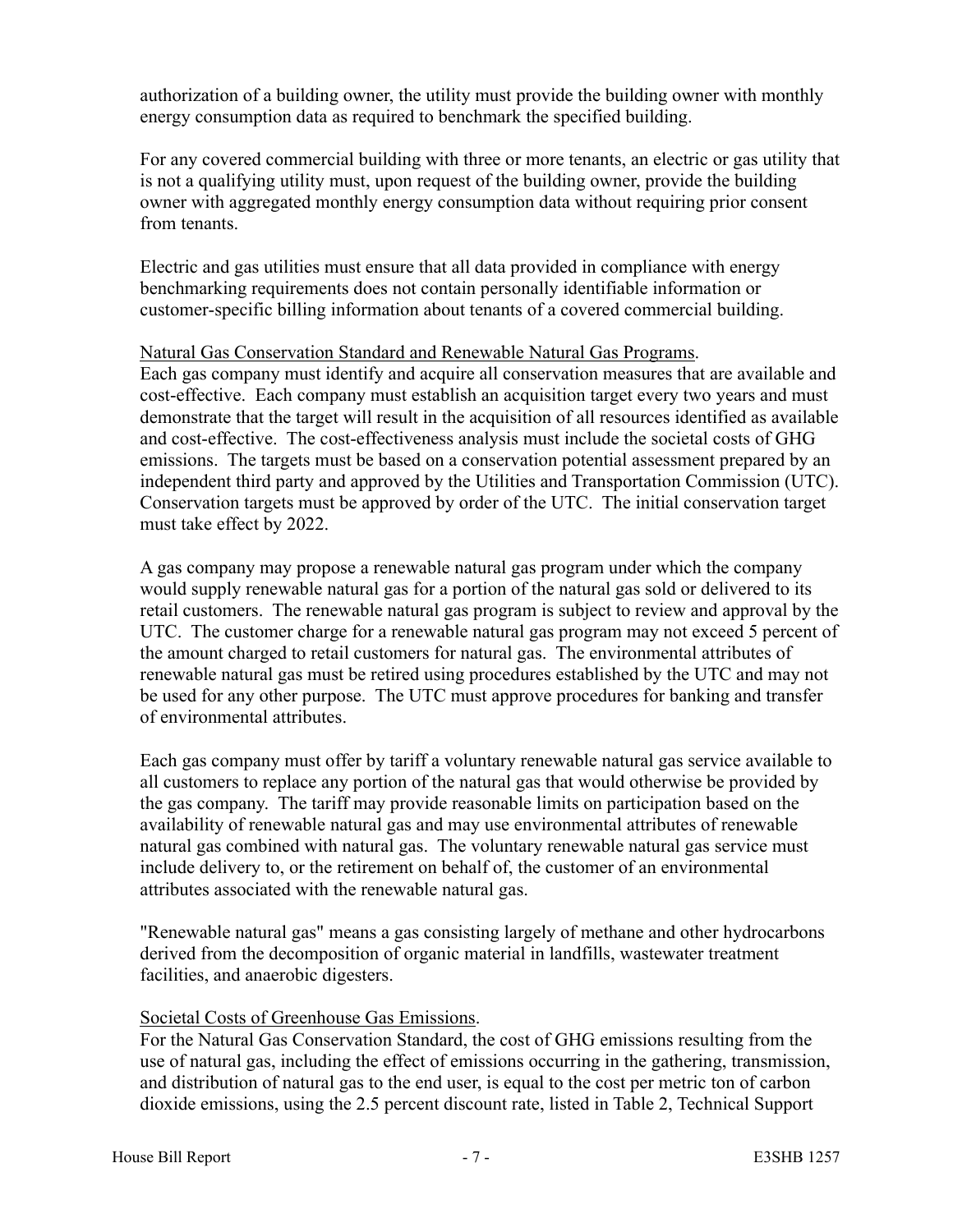Document: Technical Update of the Social Cost of Carbon for Regulatory Impact Analysis under Executive Order 12866, published by the Interagency Working Group on Social Cost of Greenhouse Gases of the United States Government, August 2016. The UTC must adjust the cost to reflect the effect of inflation.

The UTC must monitor the GHG emissions resulting from natural gas and renewable natural gas delivered by each gas company to its customers, relative to the proportionate share of the state's GHG emissions reduction goal. The UTC must report to the Governor by January 1, 2020, and every three years thereafter, an assessment of whether the gas companies are on track to meet a proportionate share of the state's GHG emission reduction goal.

**Appropriation**: None.

**Fiscal Note**: Available.

**Effective Date**: The bill takes effect 90 days after adjournment of the session in which the bill is passed.

# **Staff Summary of Public Testimony** (Environment & Energy):

(In support) Energy efficiency brings a host of co-benefits, including health benefits. Energy efficiency is the cheapest way to achieve greenhouse gas (GHG) reductions. This bill will help the state achieve its statutory GHG emissions reduction targets. Buildings are responsible for much of the energy consumption in the state and account for about 20 percent of the state's emissions. This bill looks holistically at building energy efficiency. The State Energy Performance Standard Early Adoption Incentive Program (Incentive Program) is the cornerstone of the program and would help building owners attain compliance with the new buildings standard. The cheapest energy is the energy you do not use. Improving buildings efficiency will allow for the accommodation of new electric load brought on by transportation electrification. Buildings are assets that are around for a very long time, so it is essential for new buildings to be constructed as efficiently as possible and for old buildings to become more efficient. The Legislature has not enacted building efficiency legislation since 2009. This bill addresses large existing commercial buildings and how building owners can reduce their energy use. This policy takes a considered view and provides flexibility and support to building owners. The benchmarking provisions in this bill should be expanded to include residential buildings. The utilities have all of this data. This kind of data drives market value.

(Opposed) Natural gas companies are already investing in conservation. Allowing local governments to adopt more efficient codes will make homes more expensive. The building industry is already making tremendous progress toward achieving the 2031 goal for the state energy code. If local jurisdictions adopted different codes, builders would have to purchase different building materials for each one.

(Other) Building emissions are going up and this bill is a great step in trying to address that. However, that is not due to increased natural gas emissions. Natural gas helps reduce GHG emissions in the state. Building incentives need to match utility credit. Investor-owned gas companies are already doing natural gas conservation. Renewable natural gas accessibility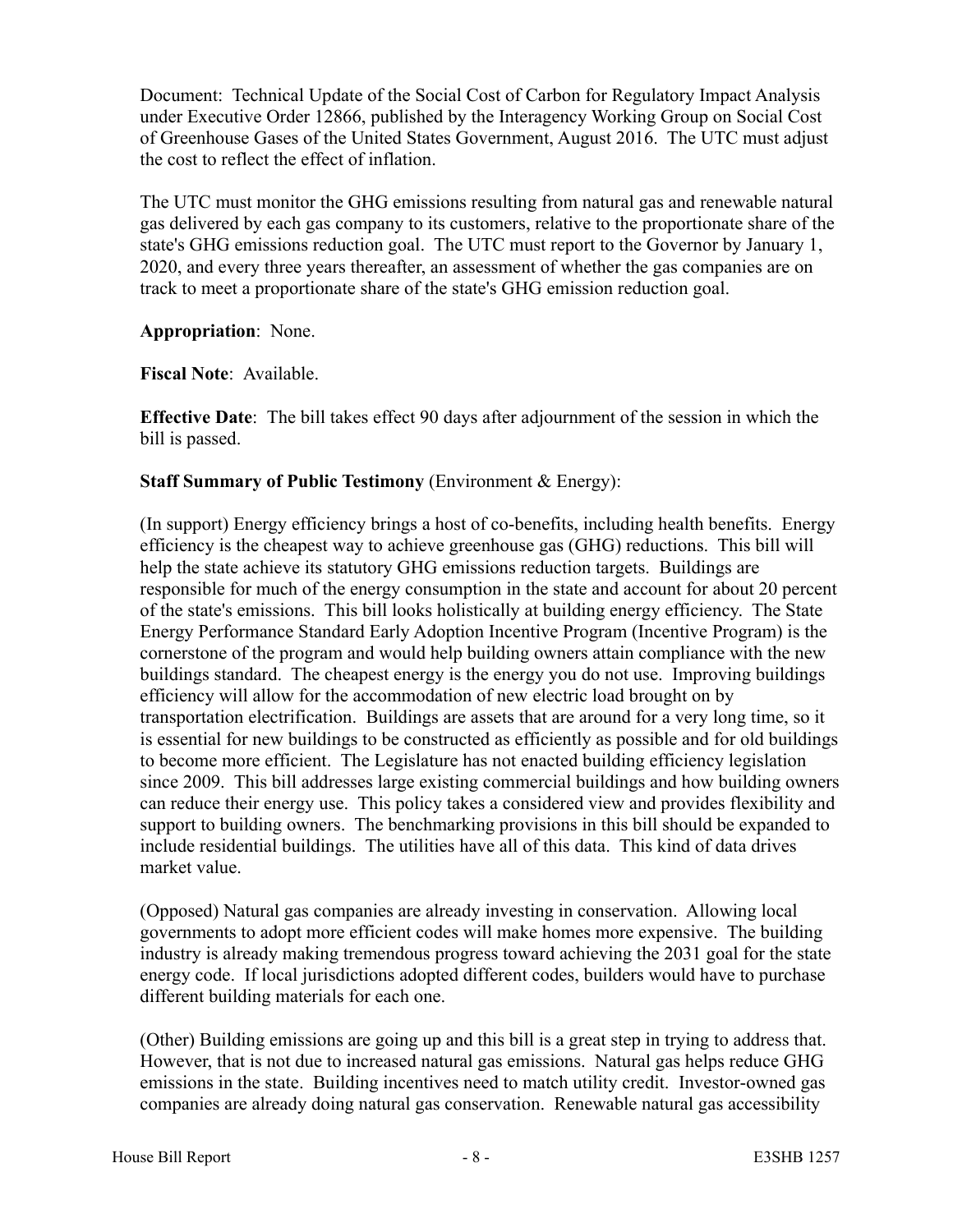and market maturity is an issue. This bill should address natural gas transport customers. The new standard established in this bill will require extensive deliberations. The bill should require an extensive pre-rules stakeholder process and a report back to the Legislature. This bill represents a departure from typical building code policies, which are prospective. The right balance needs to be found in developing these new policies.

# **Staff Summary of Public Testimony** (Finance):

(In support) Many businesses and cities have their own energy performance measures and this legislation is crucial to meeting these goals. Energy accounts for 51 percent of a hospital's operating costs. This legislation is part of the Governor's sector by sector plan to reach the 2035 targets with the \$75 million early incentive plan being one of the largest pieces of the plan. This legislation provides for investments that will pay for themselves in the lifetime of the new installations and has exemptions for economic hardship and low occupancy. The delay in the effective date allows for building owners to take advantage of turnover and repairs in making the changes to meet standards. This legislation is a tremendous opportunity to have cleaner buildings, a better environment, and a higher quality of life. The residential provisions in section 19 will allow for statewide consistency in energy efficient home standards.

(Opposed) The residential stretch codes in sections 18 and 19 are really a mandate on the State Building Code Council (Council). The fee funding the Council was just increased to fund their current workload. This bill would increase the costs of homes by an average \$4,000 to \$6,000 per home and potentially stagnate the office building market. The costeffectiveness test looks at too long of a time period. Building owners do not look to recoup an investment in 30 years, but rather 10 to 15 years.

(Other) Section 11 through 15 relating to natural gas need a few changes to make it workable. Section 17 needs clarification regarding the reporting provisions. An amendment to reenact a previous business and occupation (B&O) tax exemption would ensure that funds retained and used by utilities for energy conservation expenses are not subject to B&O taxes. These funds can be used by the utility for low-income ratepayer assistance and weatherization programs.

# **Staff Summary of Public Testimony** (Appropriations):

(In support) This bill invests heavily in energy efficiency, which is our cheapest and best resource. The largest fiscal impact is the creation of a performance standard for large existing commercial buildings. This standard is innovative in creative policymaking to help renew our existing commercial buildings. Too often a building is built, people walk away, and new technologies emerge. While we incorporate changes into building codes, it is more difficult and capital intensive to bring existing buildings up to date and reduce their energy use. If climate goals are to be met, it is critical to reduce the energy use of the state's large buildings through performance standards, near-term incentives, technical assistance, and alternative compliance pathways for those struggling to meet that standard. The incentives are directed at buildings needing the largest capital improvements and that money can leverage significant private capital, stretching those dollars further and creating jobs up and down the skills ladder throughout the state.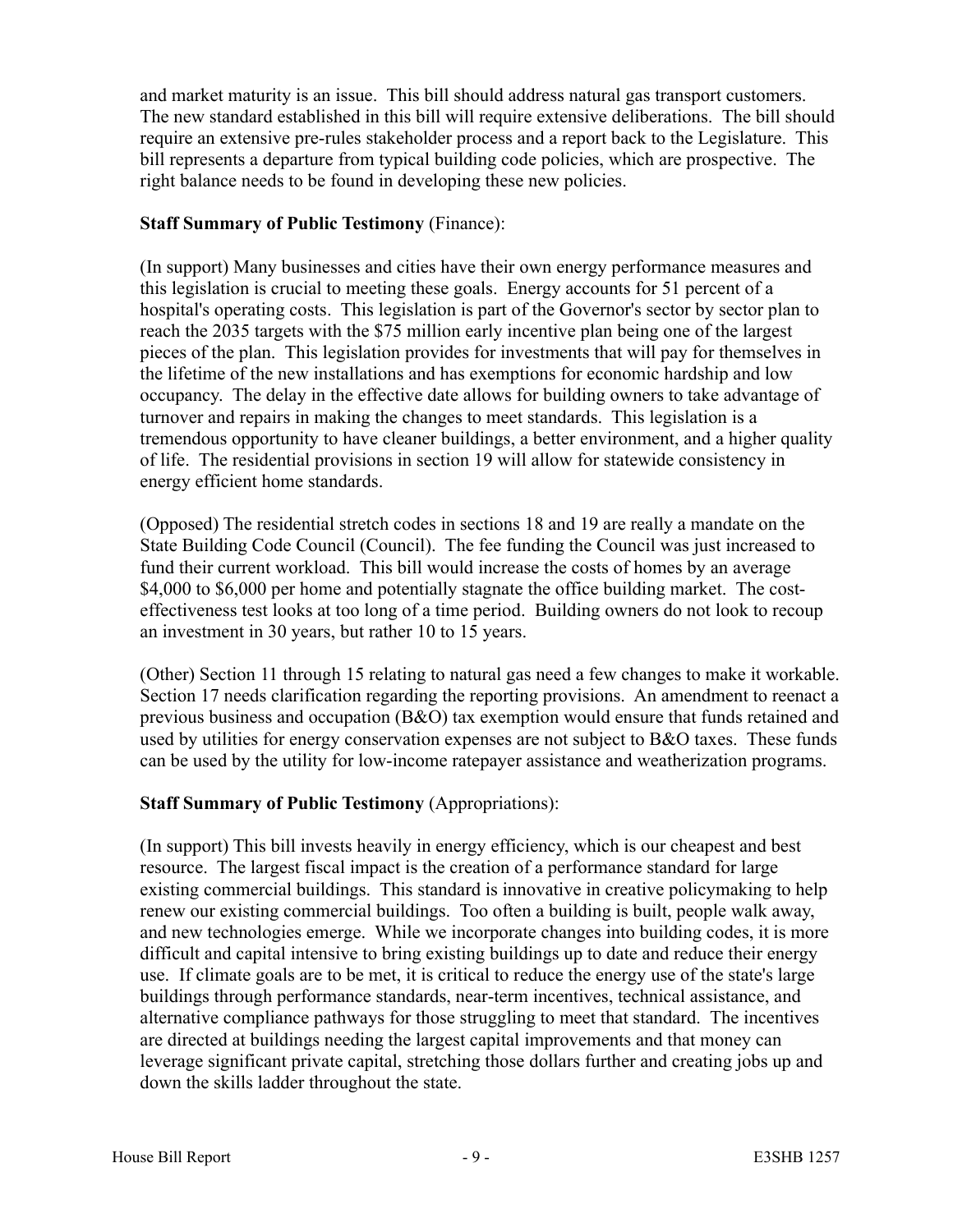## (Opposed) None.

(Other) The adoption and development of new technologies to create innovative designs for people to work and live in makes sense. It is good for the environment and saves money. However, there are concerns about the cost to building owners represented by the policies in this bill. The development of these regulations involved a robust stakeholder process and a positive dialogue on ways to better define a cost-effective investment.

The 4.2 million metric tons of greenhouse gas reduction contemplated in the building energy efficiency also includes carbon reductions for other policies, and buildings do not represent the entire 4.2 metric tons. As these policies develop, it is important to develop a more specific greenhouse gas reduction goal for this specific policy to better understand the cost impacts of the proposal. Whatever that number is, it will be borne by a relatively small universe of about 7,000 buildings.

**Persons Testifying** (Environment & Energy): (In support) Representative Doglio, prime sponsor; Chris Davis, Office of the Governor; Amy Wheeless, Northwest Energy Coalition; Kirsten Smith, American Institute of Architects; Kerry Meade, Northwest Energy Efficiency Council; Bruce Bassett, City of Mercer Island; Nancy Tosta, City of Burien; Matt Larson, City of Snoqualmie; Megan Smith, King County; Greg Rock, Carbon Washington; David Perk, 350 Seattle; Leah Missik, Climate Solutions; Rebecca Ponzio, Washington Environmental Council and Washington Conservation Voters; Stephanie Celt, BlueGreen Alliance; Dave Warren, Klickitat County Public Utility District; John Leigh, Virginia Mason Medical Center; Chris Van Daalen, Northwest EcoBuilding Guild; Poppy Storm, 2050 Institute; and Nathaniel Jones, City of Olympia.

(Opposed) Van Collins, American Council of Engineering Companies of Washington; Charlie Brown, Cascade Natural Gas; and Bill Stauffacher, Building Industry Association of Washington.

(Other) Dan Kirschner, Northwest Gas Association; Laura Wilkeson and Brandon Housekeeper, Puget Sound Energy; Nina Kapoor, Coalition for Renewable Natural Gas; John Rothlin, Avista; Greg Hanon, NAIOP Research Foundation; Jerry VanderWood, Associated General Contractors; and Carl Schroeder, Association of Washington Cities.

**Persons Testifying** (Finance): (In support) Representative Doglio, prime sponsor; Trent House, Providence Health and Services; Chris Davis, Climate and Energy Affairs; Dave Warren, Klickitat Public Utility District; Kerry Meade, Northwest Energy Efficiency Council; Giovanna Orecchio, Service Employees International Union Local 6; Amy Wheeless, Northwest Energy Coalition; Matthew Hepner, International Brotherhood of Electrical Workers; and Laura Wilkeson, Puget Sound Energy.

(Opposed) Jan Himebaugh, Building Industry Association of Washington.

(Other) Greg Hanon, National Association for Industrial and Office Parks; Dan Kirschner, Northwest Gas Association; John Rothlin, Avista; Charlie Brown, Cascade Natural Gas and Northwest Natural; and Bill Clarke, Washington Public Utilities District Association.